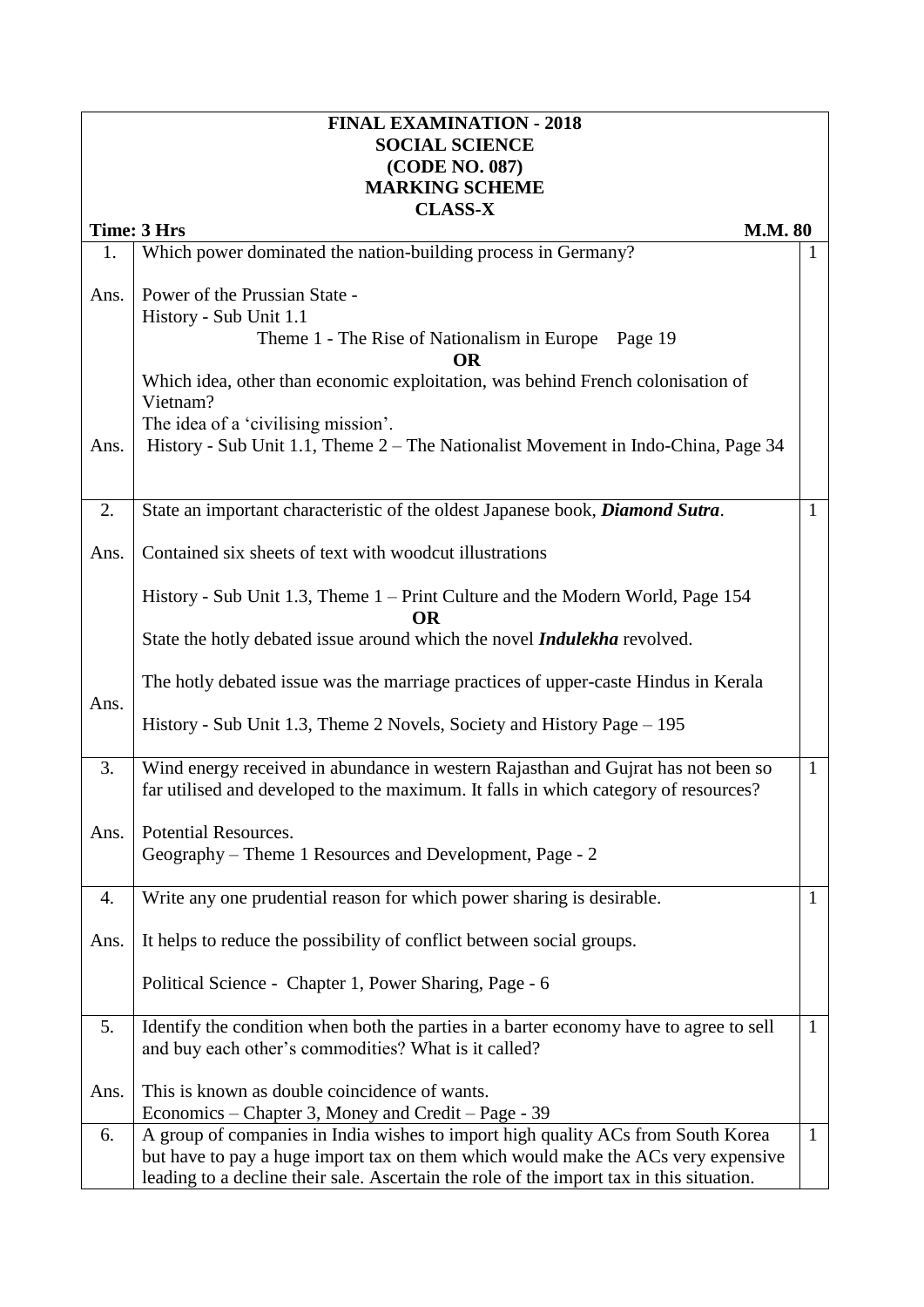| Ans. | The Import tax is acting as a Trade Barrier.<br>Economics – Chapter 4, Globalization and Indian Economy – Page – 64                                                                                                                                             |   |  |
|------|-----------------------------------------------------------------------------------------------------------------------------------------------------------------------------------------------------------------------------------------------------------------|---|--|
| 7.   | Sania buys a packet of biscuits and finds details about ingredients used, price, batch<br>$\mathbf{1}$<br>number etc. printed on it except the expiry date. Under which right of the consumers<br>she can claim to know this information from the manufacturer? |   |  |
| Ans. | Consumers' right to be informed about the particulars of goods and services that they<br>purchase.<br>Economics – Chapter 5, Consumer Rights – Page – 80                                                                                                        |   |  |
| 8.   | Ideas of national unity in early-nineteenth-century Europe were closely allied to the<br>ideology of liberalism. What did it mean for the middle class in France? Explain.                                                                                      | 3 |  |
| Ans. | For the new middle classes liberalism stood for freedom for the individual and<br>a.<br>equality of all before the law.                                                                                                                                         |   |  |
|      | b. Politically, it emphasised the concept of government by consent.                                                                                                                                                                                             |   |  |
|      | c. It stood for the end of autocracy and clerical privileges, a constitution and<br>representative government through parliament.<br>1X3                                                                                                                        |   |  |
|      | History - Sub Unit 1.1 The Rise of Nationalism in Europe Page 9<br><b>OR</b>                                                                                                                                                                                    |   |  |
| Ans. | The French used school textbooks in Vietnam to justify colonial rule. Explain.                                                                                                                                                                                  |   |  |
|      | a. The Vietnamese were represented in the text books as primitive and backward                                                                                                                                                                                  |   |  |
|      | b. They were shown capable of manual labour but not of intellectual reflection;<br>'skilled copyists' but not creative.                                                                                                                                         |   |  |
|      | c. School children were told that only French rule could ensure peace in Vietnam<br>1X3                                                                                                                                                                         |   |  |
|      | History - Sub Unit 1.1<br>Theme $2$ – The Nationalist Movement in Indo-China Page 35                                                                                                                                                                            |   |  |
| 9.   | "Not everyone welcomed the printed book, and those who did also had fears about it."<br>Justify the statement by giving three arguments.                                                                                                                        | 3 |  |
| Ans. | a. Many were apprehensive of the effects that the easier access to the printed<br>word and the wider circulation of books, could have on people's minds                                                                                                         |   |  |
|      | b. It was feared that if there was no control over what was printed and read then<br>rebellious and irreligious thoughts might spread.                                                                                                                          |   |  |
|      | c. If that happened the authority of 'valuable' literature would be destroyed.                                                                                                                                                                                  |   |  |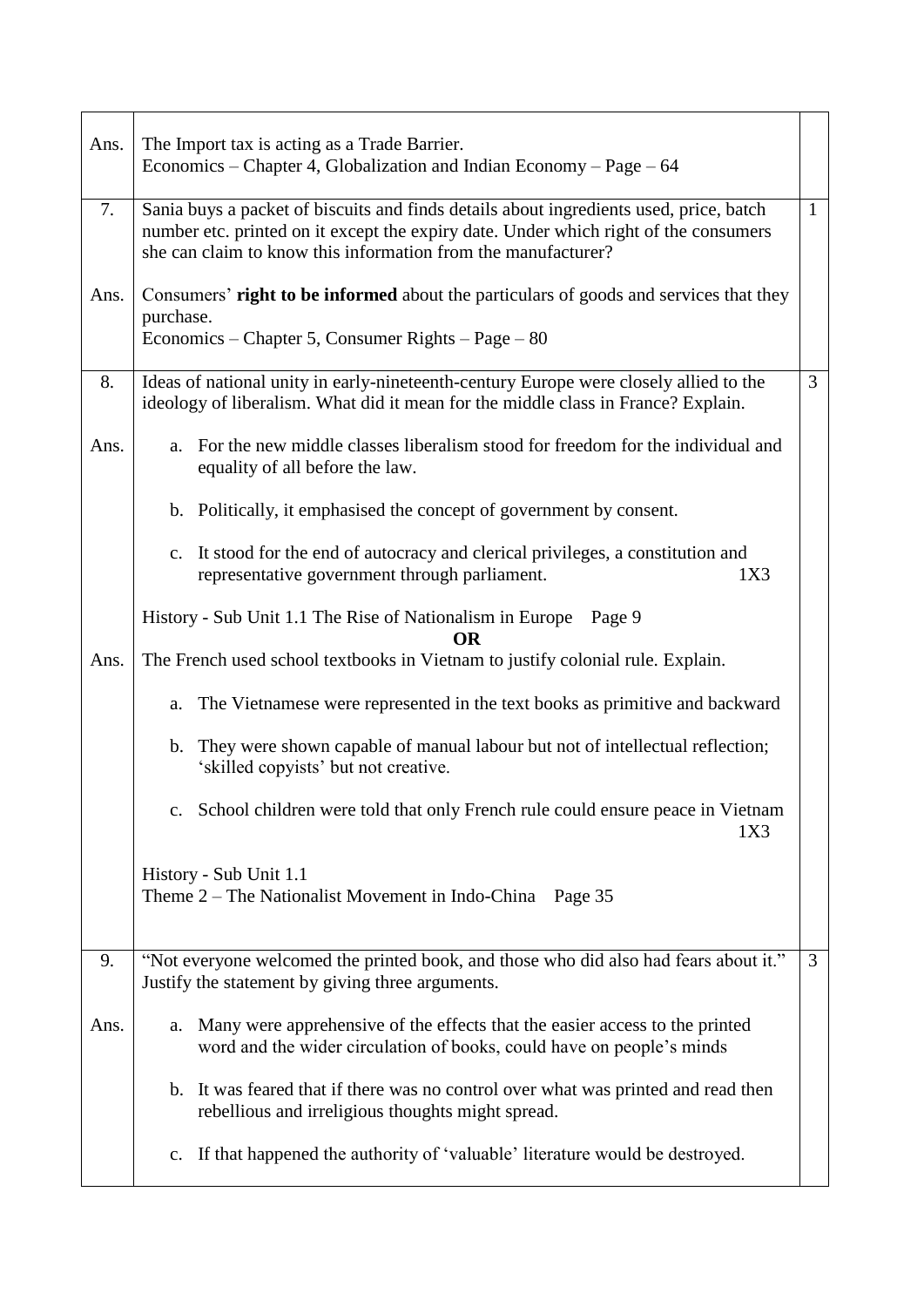|      | 1X3                                                                                                                                                                                                                                                               |                |
|------|-------------------------------------------------------------------------------------------------------------------------------------------------------------------------------------------------------------------------------------------------------------------|----------------|
| Ans. | History - Sub Unit 1.3, Theme 1 – Print Culture and the Modern World, Page 160<br><b>OR</b><br>"Colonial administrators found 'vernacular' novels a valuable source of information<br>on native life and customs." Prove the statement by giving three evidences. |                |
|      | a. Such information was useful for them in governing Indian society, with its<br>large variety of communities and castes.                                                                                                                                         |                |
|      | b. As outsiders, the British knew little about life inside Indian households. The<br>new novels in Indian languages often had descriptions of domestic life.                                                                                                      |                |
|      | c. They showed how people dressed, their forms of religious worship, their<br>beliefs and practices etc.<br>1X3                                                                                                                                                   |                |
|      | History - Sub Unit 1.3, Theme 2 Novels, Society and History Page – 191                                                                                                                                                                                            |                |
| 10.  | Explain any three reasons for which the multi-purpose projects and large dams have<br>come under great scrutiny and opposition in the recent years.                                                                                                               | $\overline{3}$ |
| Ans. | a. Regulating and damming of rivers affect their natural flow causing poor<br>sediment flow and excessive sedimentation at the bottom of the reservoir,<br>resulting in rockier stream beds and poorer habitats for the rivers' aquatic life.                     |                |
|      | b. Dams also fragment rivers making it difficult for aquatic fauna to migrate,<br>especially for spawning.                                                                                                                                                        |                |
|      | c. The reservoirs that are created on the floodplains also submerge the existing<br>vegetation and soil leading to its decomposition over a period of time.<br>1X3                                                                                                |                |
|      | Geography – Theme 3 Water Resources, Page -27                                                                                                                                                                                                                     |                |
| 11.  | Mohan owns a farm in Uttar Pradesh. He wishes to cultivate either Jute or Sugarcane.<br>Which crop out of these two should he cultivate keeping in mind the conditions<br>required for their growth? Explain.                                                     | 3              |
| Ans. | He should cultivate Sugarcane as the geographical conditions it requires are<br>a.<br>available in Uttar Pradesh.                                                                                                                                                 |                |
|      | Sugarcane grows well in hot and humid climate<br>$\mathbf{b}$ .                                                                                                                                                                                                   |                |
|      | Requires a temperature of $21^{\circ}$ C to $27^{\circ}$ C<br>$\mathbf{c}$ .                                                                                                                                                                                      |                |
|      | Needs annual rainfall between 75cm, and 100cm.<br>d.                                                                                                                                                                                                              |                |
|      | Irrigation is required in the regions of low rainfall.<br>e.                                                                                                                                                                                                      |                |
|      | It can be grown on a variety of soils and needs manual labour from sowing to<br>f.                                                                                                                                                                                |                |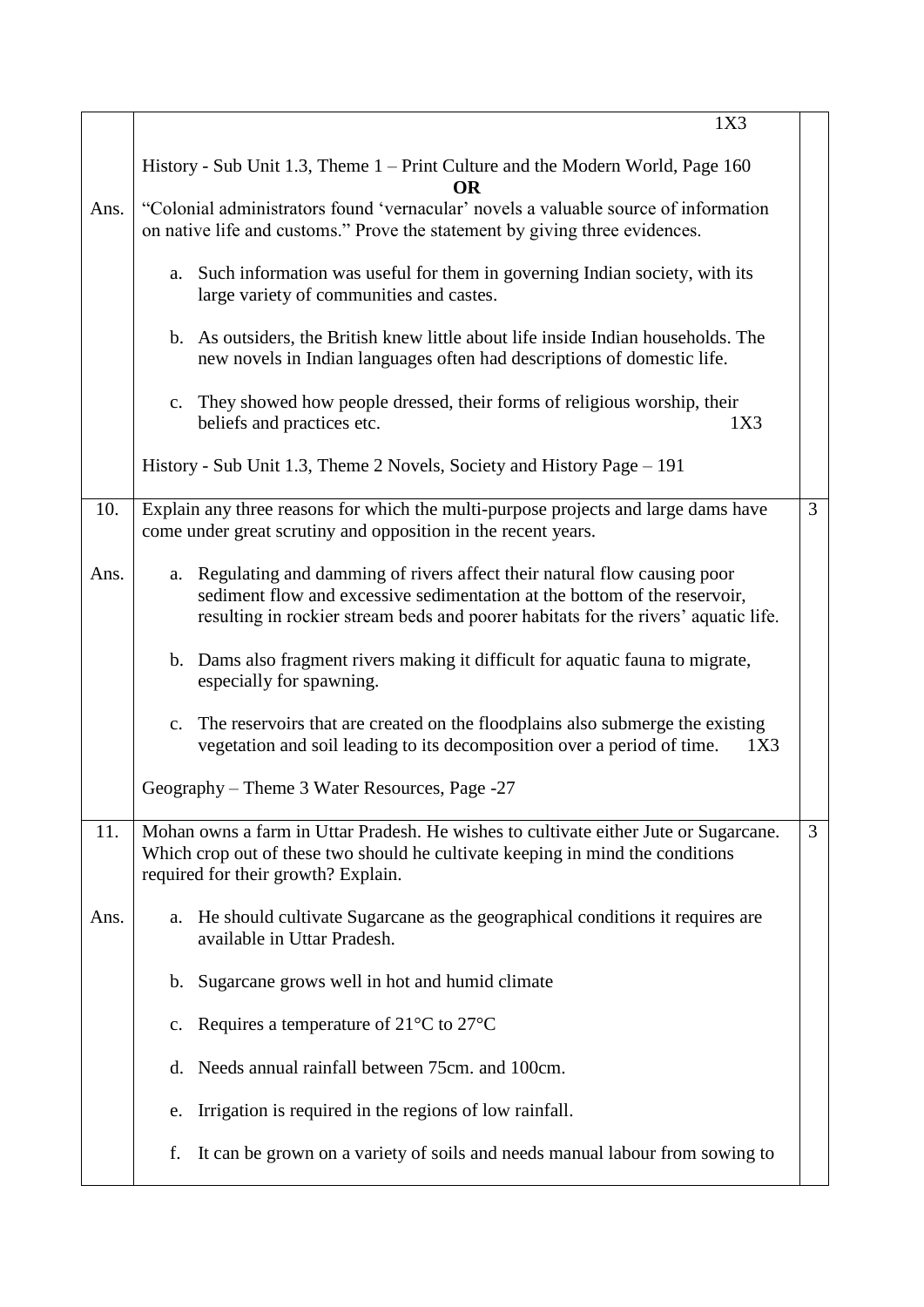|      | 0.5X6<br>harvesting. All these conditions are available in Uttar Pradesh.                                                                                                                                                                                                     |   |
|------|-------------------------------------------------------------------------------------------------------------------------------------------------------------------------------------------------------------------------------------------------------------------------------|---|
|      | Geography – Theme 4, Agriculture, Page – $40$                                                                                                                                                                                                                                 |   |
| 12.  | Distinguish between the Unitary and Federal systems of government.                                                                                                                                                                                                            | 3 |
| Ans. | Under the unitary system, either there is only one level of government or the sub-units<br>are subordinate to the central government. The central government can pass on orders<br>to the provincial or the local government.                                                 |   |
|      | In federal system government and its powers are divided at Union and State level, in<br>some countries even at local self-level. In this system, the central government cannot<br>order the state government to do something.                                                 |   |
|      | In federal system State government has powers of its own for which it is not<br>answerable to the central government. Both these governments are separately<br>answerable to the people.                                                                                      |   |
|      | Or any other valid point.<br>1X3                                                                                                                                                                                                                                              |   |
|      | If done in a tabular form, then three points each - 0.5X6                                                                                                                                                                                                                     |   |
|      | Political Science - Chapter 2, Federalism, Page - 15                                                                                                                                                                                                                          |   |
| 13.  | "Three factors are crucial in deciding the outcome of politics of social divisions."<br>Elaborate upon the statement.                                                                                                                                                         | 3 |
| Ans. | First of all, the outcome depends on how people perceive their identities. If people see<br>their identities in singular and exclusive terms, it becomes very difficult to<br>accommodate.                                                                                    |   |
|      | Second, it depends on how political leaders raise the demands of any community. It is<br>easier to accommodate demands that are within the constitutional framework and are<br>not at the cost of another community.                                                          |   |
|      | Third, it depends on how the government reacts to demands of different groups. If the<br>rulers are willing to share power and accommodate the reasonable demands of<br>minority community, social divisions become less threatening for the country.<br>1X3                  |   |
|      | Political Science - Chapter 3, Democracy & Diversity, Page - 36                                                                                                                                                                                                               |   |
| 14.  | Do democracies lead to peaceful and harmonious life among citizens? Clarify.                                                                                                                                                                                                  | 3 |
| Ans. | Non-democratic regimes often turn a blind eye to or suppress internal social<br>a.<br>differences. Ability to handle social differences, divisions and conflicts is thus<br>a definite plus point of democratic regimes.                                                      |   |
|      | But the example of Sri Lanka exhibits that a democracy must fulfil two<br>b.<br>conditions in order to achieve this outcome:<br>That democracy is not simply rule by majority opinion. The majority<br>always needs to work with the minority so that governments function to |   |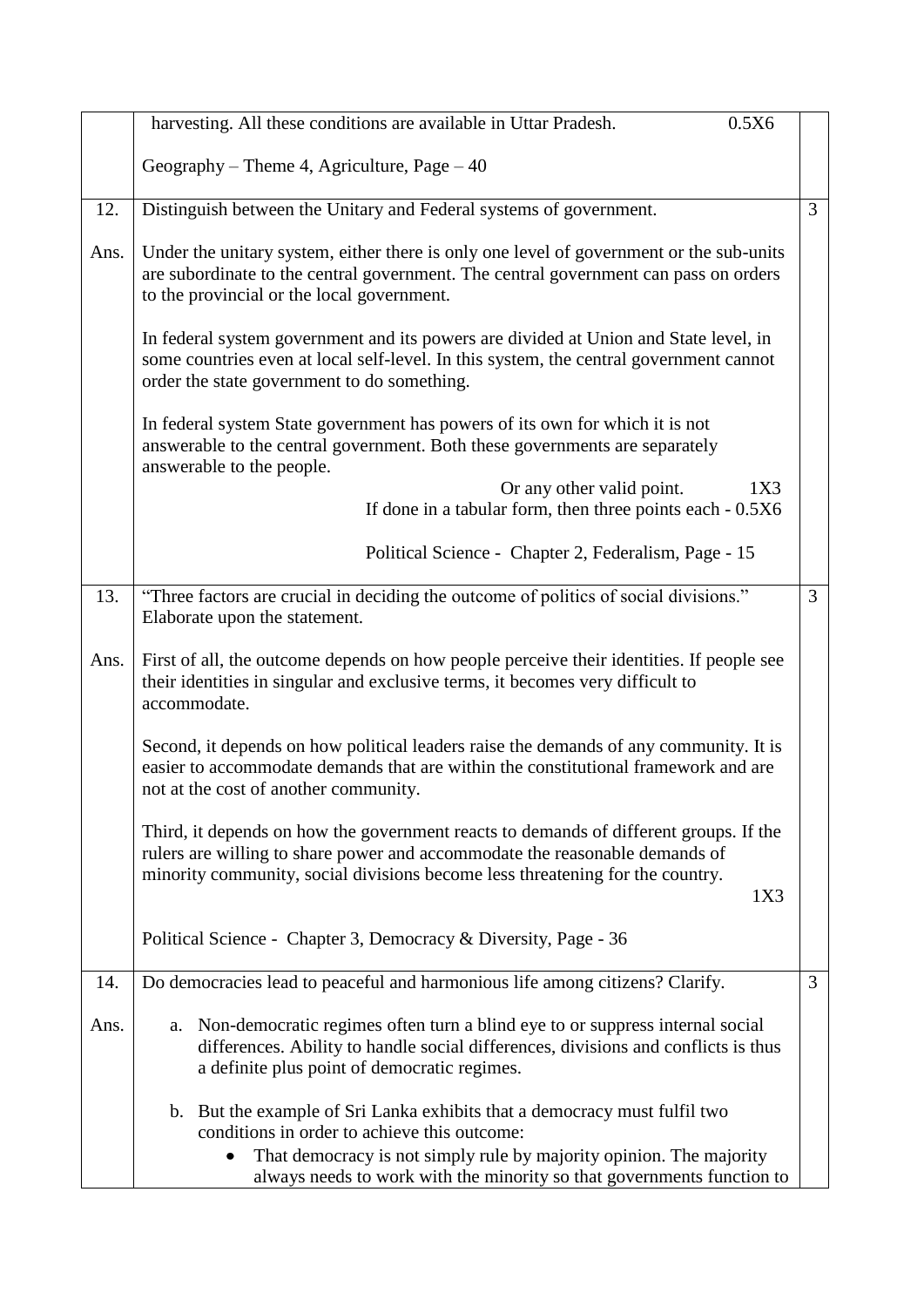|      | represent the general view.                                                                                                                                                                                                                                                                                                                                                                                                                                                                                                                                                                                                                                                                                                      |                |
|------|----------------------------------------------------------------------------------------------------------------------------------------------------------------------------------------------------------------------------------------------------------------------------------------------------------------------------------------------------------------------------------------------------------------------------------------------------------------------------------------------------------------------------------------------------------------------------------------------------------------------------------------------------------------------------------------------------------------------------------|----------------|
|      | That rule by majority does not become rule by majority community in<br>terms of religion or race or linguistic group, etc.<br>$1+2$                                                                                                                                                                                                                                                                                                                                                                                                                                                                                                                                                                                              |                |
|      | Political Science - Chapter 7, Outcomes of Democracy, Page - 96                                                                                                                                                                                                                                                                                                                                                                                                                                                                                                                                                                                                                                                                  |                |
| 15.  | Mohit is 28 years of age, has 65 kg of body weight and is 1.4 meters tall. Calculate his<br>BMI. Find out whether he is under nourished or over weight. Why?                                                                                                                                                                                                                                                                                                                                                                                                                                                                                                                                                                     | 3              |
| Ans. | His BMI is 33.16<br>He is over weight<br>Because his BMI is more than 25<br>1X3                                                                                                                                                                                                                                                                                                                                                                                                                                                                                                                                                                                                                                                  |                |
|      | Economics – Chapter 1, Development, Page – 13                                                                                                                                                                                                                                                                                                                                                                                                                                                                                                                                                                                                                                                                                    |                |
| 16.  | Amrita is a government employee and belongs to a rich urban household whereas Rani<br>works as a helper on a construction site and comes from a poor rural household. Both<br>have a crisis at home and wish to take loan. Create a list of arguments explaining who<br>between the two would successfully be able to get the loan from a formal source.<br>Why?                                                                                                                                                                                                                                                                                                                                                                 | $\overline{3}$ |
| Ans. | Amrita would successfully get the loan from a formal source because –                                                                                                                                                                                                                                                                                                                                                                                                                                                                                                                                                                                                                                                            |                |
|      | Can do the documentation required<br>Can fulfil the terms of credit<br>Bank can be assured of repayment of loan by her through EMIs from her salary                                                                                                                                                                                                                                                                                                                                                                                                                                                                                                                                                                              |                |
|      | Any other valid point<br>1X3<br>Economics – Chapter 3, Money and Credit – Page – 45/49                                                                                                                                                                                                                                                                                                                                                                                                                                                                                                                                                                                                                                           |                |
| 17.  | How can the government ensure that globalisation is fair and its benefits are shared in<br>a better way by all?                                                                                                                                                                                                                                                                                                                                                                                                                                                                                                                                                                                                                  | 3              |
| Ans. | Government's policies must protect the interests, not only of the rich and the<br>a.<br>powerful, but all the people in the country. It should ensure that the labour laws<br>are properly implemented and the workers get their rights.<br>b. It can support small producers to improve their performance till the time they<br>become strong enough to compete. If necessary, the government can use trade<br>and investment barriers.<br>c. It can negotiate at the WTO for 'fairer rules'. It can also align with other<br>developing countries with similar interests to fight against the domination of<br>developed countries in the WTO.<br>1X3<br>Economics – Chapter 4, Globalization and Indian Economy – Page – $70$ |                |
|      |                                                                                                                                                                                                                                                                                                                                                                                                                                                                                                                                                                                                                                                                                                                                  |                |
| 18.  | Create an advertisement for an online Consumer Awareness campaign to help<br>consumers know their rights and save themselves from exploitation.                                                                                                                                                                                                                                                                                                                                                                                                                                                                                                                                                                                  | 3              |
| Ans. | Open ended question with a number of valid answers at least one example.                                                                                                                                                                                                                                                                                                                                                                                                                                                                                                                                                                                                                                                         |                |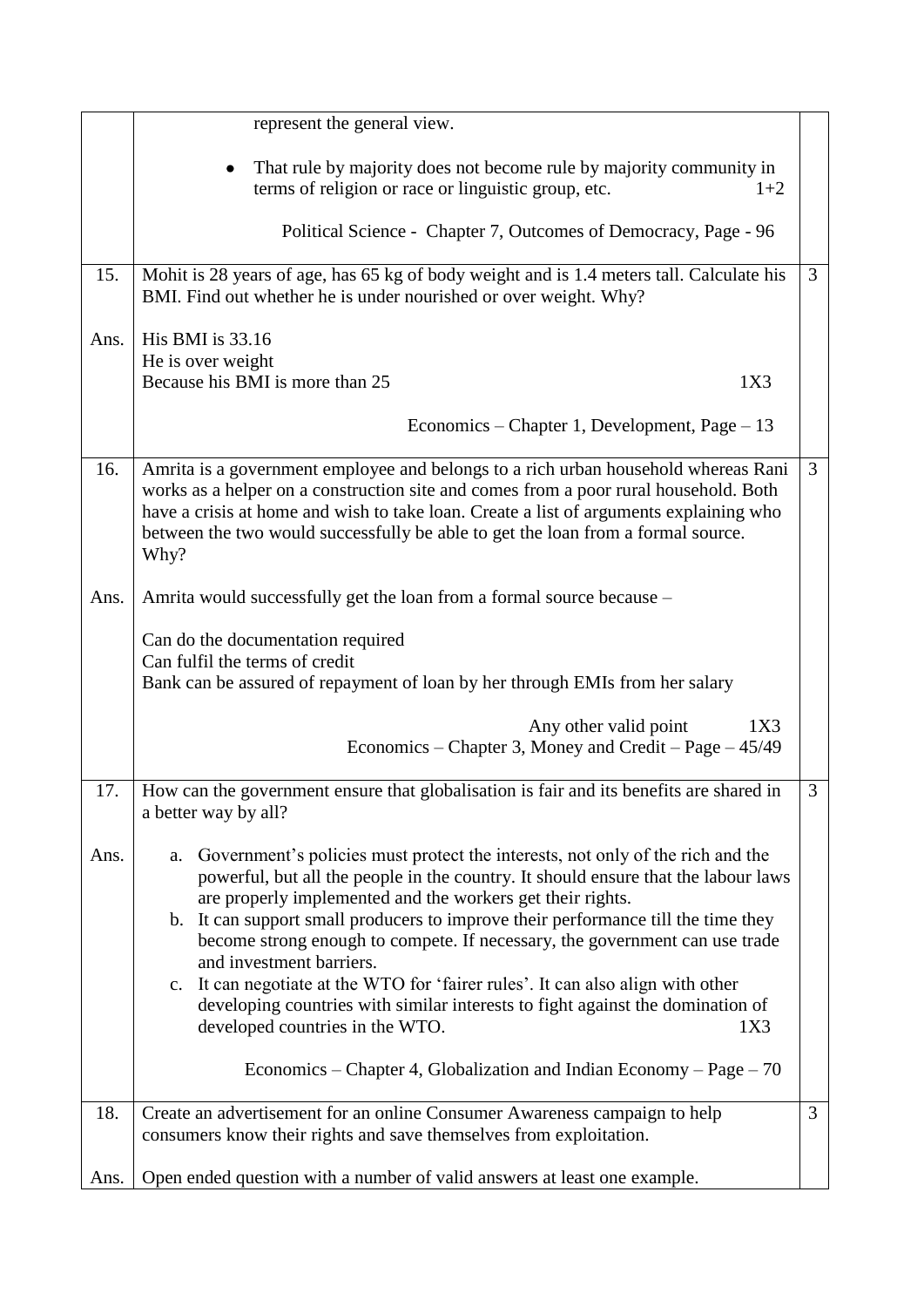|      | (The below mentioned example is given only for reference)                                                                                                                                                                                    |   |
|------|----------------------------------------------------------------------------------------------------------------------------------------------------------------------------------------------------------------------------------------------|---|
|      | <b>Today on</b>                                                                                                                                                                                                                              |   |
|      | <b>WORLD CONSUMER RIGHTS DAY</b>                                                                                                                                                                                                             |   |
|      | I have resolved to exercise<br>my Consumer Rights                                                                                                                                                                                            |   |
|      | <b>Today, Tomorrow and Everyday!</b><br>15 March, 2010                                                                                                                                                                                       |   |
|      |                                                                                                                                                                                                                                              |   |
|      | I will check MRP and Insist on bill for my purchase.                                                                                                                                                                                         |   |
|      | To assess its Quality properly, I will make sure to know<br>what it contains.                                                                                                                                                                |   |
|      | will make sure that goods/service provided to me is safe.                                                                                                                                                                                    |   |
|      | I will choose only that which is right for me.                                                                                                                                                                                               |   |
|      | I will ensure that my complaint, if any, is heard properly<br>by its seller and manufacturer.                                                                                                                                                |   |
|      | I will seek assistance from the Consumer Forum, if my<br>$\blacktriangledown$<br>complaint is not properly redressed.                                                                                                                        |   |
|      |                                                                                                                                                                                                                                              |   |
|      | Why don't you do the same?<br>(courtsy:http://gama.gov.in/ConsumerAwareness.aspx)                                                                                                                                                            |   |
|      |                                                                                                                                                                                                                                              |   |
|      | Economics – Chapter 5, Consumer Rights – Pages – 80 - 84                                                                                                                                                                                     |   |
|      |                                                                                                                                                                                                                                              |   |
| 19.  | Illustrate with examples that food offers many opportunities of long-distance cultural<br>exchange.                                                                                                                                          | 5 |
| Ans. | Traders and travellers introduced new crops to the lands they travelled.<br>a.                                                                                                                                                               |   |
|      | b. Even 'ready' foodstuff in distant parts of the world might share common<br>origins like spaghetti and noodles or, perhaps Arab traders took pasta to fifth-<br>century Sicily, an island now in Italy.                                    |   |
|      | Similar foods were also known in India and Japan, so the truth about their<br>$\mathbf{c}$ .<br>origins may never be known. Yet such guesswork suggests the possibilities of<br>long-distance cultural contact even in the pre-modern world. |   |
|      | Many of our common foods such as potatoes, soya, groundnuts, maize,<br>d.<br>tomatoes, chillies, sweet potatoes, and so on were not known to our ancestors<br>until about five centuries ago.                                                |   |
|      | These foods were only introduced in Europe and Asia after Christopher<br>e.<br>Columbus accidentally discovered the vast continent that would later become<br>known as the Americas.<br>1X5                                                  |   |
|      | History - Sub Unit 1.2, Theme 1, The making of a Global World: Page - 78                                                                                                                                                                     |   |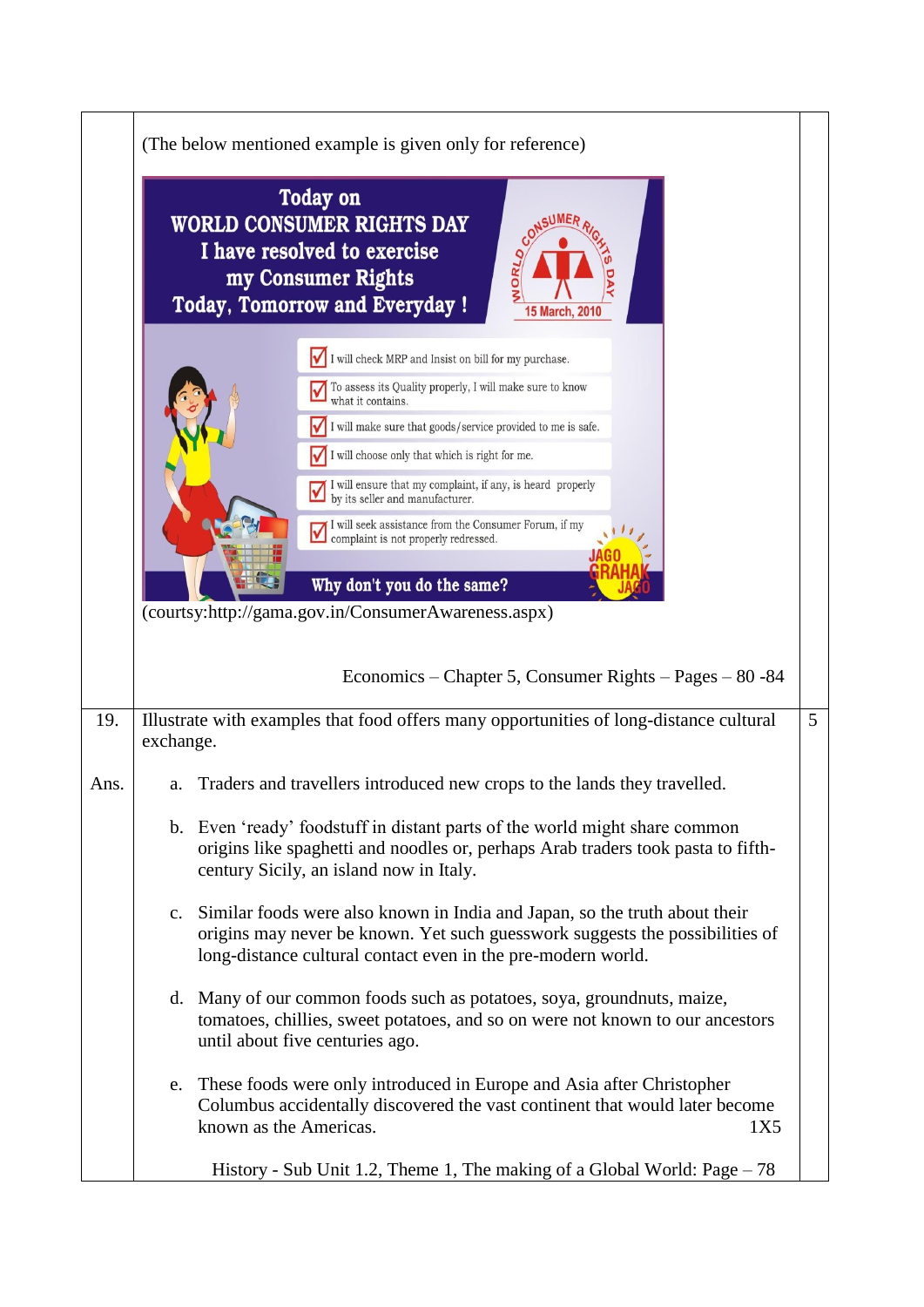|      |            | <b>OR</b>                                                                                                                                                                                                                                                           |
|------|------------|---------------------------------------------------------------------------------------------------------------------------------------------------------------------------------------------------------------------------------------------------------------------|
| Ans. | Elucidate. | "Even before factories began to dot the landscape in England and Europe, there was<br>large-scale industrial production for an international market in the country side."                                                                                           |
|      |            | a. In the seventeenth and eighteenth centuries, merchants from the towns in<br>Europe began moving to the countryside, supplying money to peasants and<br>artisans, persuading them to produce for an international market.                                         |
|      |            | b. With the expansion of world trade and the acquisition of colonies in different<br>parts of the world, the demand for goods began growing. But merchants could<br>not expand production within towns because here urban crafts and trade guilds<br>were powerful. |
|      |            | c. These were associations of producers that trained craftspeople, maintained<br>control over production, regulated competition and prices, and restricted the<br>entry of new people into the trade.                                                               |
|      |            | d. Rulers granted different guilds the monopoly right to produce and trade in<br>specific products. It was therefore difficult for new merchants to set up<br>business in towns.                                                                                    |
|      |            | e. So they turned to the countryside. In the countryside poor peasants and artisans<br>who had lost their common lands began working for merchants and produced<br>goods and indirectly served the international market.                                            |
|      |            | Answer to be assessed as a whole<br>History - Sub Unit 1.2, Theme 2, The Age of Industrialization $Page - 105$<br><b>OR</b>                                                                                                                                         |
| Ans. |            | "The function and the shape of the family were completely transformed by life in the<br>industrial city." Clarify the statement with regard to urbanization that happened in<br>England in the 18 <sup>th</sup> century.                                            |
|      | a.         | Ties between members of households loosened, and among the working class<br>the institution of marriage tended to break down.                                                                                                                                       |
|      | wages.     | b. Women of the upper and middle classes in Britain, on the other hand, faced<br>increasingly higher levels of isolation, although their lives were made easier by<br>domestic maids who cooked, cleaned and cared for young children on low                        |
|      |            | c. Women who worked for wages had some control over their lives, particularly<br>among the lower social classes. However, many social reformers felt that the<br>family as an institution had broken down, and needed to be saved or                                |
|      |            | reconstructed by pushing these women back into the home.<br>d. The city encouraged a new spirit of individualism among both men and<br>women, and a freedom from the collective values that were a feature of the<br>smaller rural communities.                     |
|      |            | e. But men and women did not have equal access to this new urban space. As                                                                                                                                                                                          |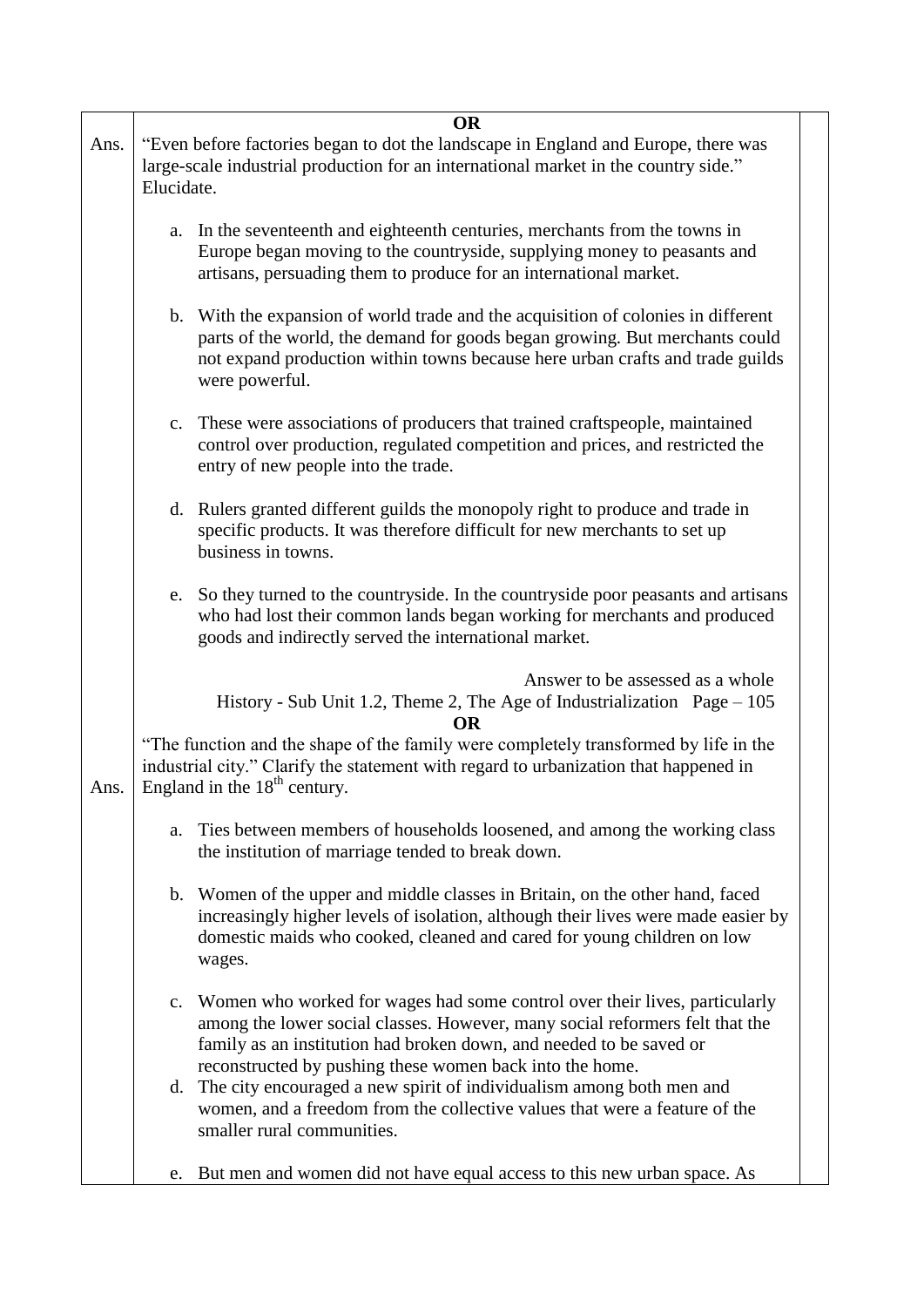| presence in public spaces, women were forced to withdraw into their homes.<br>Answer to be assessed as a whole<br>History - Sub Unit 1.2, Theme 3, Work, Life & Leisure Page $-135$<br>How did people belonging to different communities, regions or language groups in<br>20.<br>5<br>India develop a sense of collective belonging?<br>This sense of collective belonging came partly through the experience of united<br>Ans.<br>struggles. But there were also a variety of cultural processes through which<br>nationalism captured people's imagination.<br>a. United struggles<br>b. History and fiction<br>c. Folklore and songs<br>d. Popular prints<br>Symbols and Icons, all played a part in the making of nationalism. To be<br>e.<br>explained in detail.<br>Answer to be assessed as a whole<br>History - Sub Unit 1.1, Theme 3, Nationalism in India, Page $-70-72$<br><b>OR</b><br>How did the Non-Cooperation Movement spread to the countryside and drew into its<br>fold the struggles of peasants and tribal communities? Elaborate.<br>a. Struggle of Peasants in Awadh and formation of Kisan Sabhas<br>Struggle of the Tribals in the Gudem Hills of Andhra Pradesh<br>b.<br>Ans.<br>Both to be explained in detail. $2.5+2.5$<br>History - Sub Unit 1.1, Theme 3, Nationalism in India, Page – 59-60<br>21.<br>Describe the significance of Textile Industry in India with specific reference to Cotton<br>5<br>industry.<br>The Textile Industry occupies unique position in the Indian economy,<br>Ans.<br>a.<br>because it contributes significantly to industrial production (14 per cent),<br>employment generation $(35 \text{ million persons directly} -$ the second largest after<br>agriculture) and foreign exchange earnings (about 24.6 per cent).<br>b. It contributes 4 per cent towards GDP. It is the only industry in the country,<br>which is self-reliant and complete in the value chain i.e., from raw material to<br>the highest value added products.<br>c. In the early years, the <b>Cotton Textile Industry</b> was concentrated in the cotton<br>growing belt of Maharashtra and Gujarat. Availability of raw cotton, market,<br>transport including accessible port facilities, labour, moist climate, etc.<br>contributed towards its localisation. | women lost their industrial jobs and conservative people railed against their |  |
|------------------------------------------------------------------------------------------------------------------------------------------------------------------------------------------------------------------------------------------------------------------------------------------------------------------------------------------------------------------------------------------------------------------------------------------------------------------------------------------------------------------------------------------------------------------------------------------------------------------------------------------------------------------------------------------------------------------------------------------------------------------------------------------------------------------------------------------------------------------------------------------------------------------------------------------------------------------------------------------------------------------------------------------------------------------------------------------------------------------------------------------------------------------------------------------------------------------------------------------------------------------------------------------------------------------------------------------------------------------------------------------------------------------------------------------------------------------------------------------------------------------------------------------------------------------------------------------------------------------------------------------------------------------------------------------------------------------------------------------------------------------------------------------------------------------------------------------------------------------------------------------------------------------------------------------------------------------------------------------------------------------------------------------------------------------------------------------------------------------------------------------------------------------------------------------------------------------------------------------------------------------------------------------------------------|-------------------------------------------------------------------------------|--|
|                                                                                                                                                                                                                                                                                                                                                                                                                                                                                                                                                                                                                                                                                                                                                                                                                                                                                                                                                                                                                                                                                                                                                                                                                                                                                                                                                                                                                                                                                                                                                                                                                                                                                                                                                                                                                                                                                                                                                                                                                                                                                                                                                                                                                                                                                                            |                                                                               |  |
|                                                                                                                                                                                                                                                                                                                                                                                                                                                                                                                                                                                                                                                                                                                                                                                                                                                                                                                                                                                                                                                                                                                                                                                                                                                                                                                                                                                                                                                                                                                                                                                                                                                                                                                                                                                                                                                                                                                                                                                                                                                                                                                                                                                                                                                                                                            |                                                                               |  |
|                                                                                                                                                                                                                                                                                                                                                                                                                                                                                                                                                                                                                                                                                                                                                                                                                                                                                                                                                                                                                                                                                                                                                                                                                                                                                                                                                                                                                                                                                                                                                                                                                                                                                                                                                                                                                                                                                                                                                                                                                                                                                                                                                                                                                                                                                                            |                                                                               |  |
|                                                                                                                                                                                                                                                                                                                                                                                                                                                                                                                                                                                                                                                                                                                                                                                                                                                                                                                                                                                                                                                                                                                                                                                                                                                                                                                                                                                                                                                                                                                                                                                                                                                                                                                                                                                                                                                                                                                                                                                                                                                                                                                                                                                                                                                                                                            |                                                                               |  |
|                                                                                                                                                                                                                                                                                                                                                                                                                                                                                                                                                                                                                                                                                                                                                                                                                                                                                                                                                                                                                                                                                                                                                                                                                                                                                                                                                                                                                                                                                                                                                                                                                                                                                                                                                                                                                                                                                                                                                                                                                                                                                                                                                                                                                                                                                                            |                                                                               |  |
|                                                                                                                                                                                                                                                                                                                                                                                                                                                                                                                                                                                                                                                                                                                                                                                                                                                                                                                                                                                                                                                                                                                                                                                                                                                                                                                                                                                                                                                                                                                                                                                                                                                                                                                                                                                                                                                                                                                                                                                                                                                                                                                                                                                                                                                                                                            |                                                                               |  |
|                                                                                                                                                                                                                                                                                                                                                                                                                                                                                                                                                                                                                                                                                                                                                                                                                                                                                                                                                                                                                                                                                                                                                                                                                                                                                                                                                                                                                                                                                                                                                                                                                                                                                                                                                                                                                                                                                                                                                                                                                                                                                                                                                                                                                                                                                                            |                                                                               |  |
|                                                                                                                                                                                                                                                                                                                                                                                                                                                                                                                                                                                                                                                                                                                                                                                                                                                                                                                                                                                                                                                                                                                                                                                                                                                                                                                                                                                                                                                                                                                                                                                                                                                                                                                                                                                                                                                                                                                                                                                                                                                                                                                                                                                                                                                                                                            |                                                                               |  |
|                                                                                                                                                                                                                                                                                                                                                                                                                                                                                                                                                                                                                                                                                                                                                                                                                                                                                                                                                                                                                                                                                                                                                                                                                                                                                                                                                                                                                                                                                                                                                                                                                                                                                                                                                                                                                                                                                                                                                                                                                                                                                                                                                                                                                                                                                                            |                                                                               |  |
|                                                                                                                                                                                                                                                                                                                                                                                                                                                                                                                                                                                                                                                                                                                                                                                                                                                                                                                                                                                                                                                                                                                                                                                                                                                                                                                                                                                                                                                                                                                                                                                                                                                                                                                                                                                                                                                                                                                                                                                                                                                                                                                                                                                                                                                                                                            |                                                                               |  |
|                                                                                                                                                                                                                                                                                                                                                                                                                                                                                                                                                                                                                                                                                                                                                                                                                                                                                                                                                                                                                                                                                                                                                                                                                                                                                                                                                                                                                                                                                                                                                                                                                                                                                                                                                                                                                                                                                                                                                                                                                                                                                                                                                                                                                                                                                                            |                                                                               |  |
|                                                                                                                                                                                                                                                                                                                                                                                                                                                                                                                                                                                                                                                                                                                                                                                                                                                                                                                                                                                                                                                                                                                                                                                                                                                                                                                                                                                                                                                                                                                                                                                                                                                                                                                                                                                                                                                                                                                                                                                                                                                                                                                                                                                                                                                                                                            |                                                                               |  |
|                                                                                                                                                                                                                                                                                                                                                                                                                                                                                                                                                                                                                                                                                                                                                                                                                                                                                                                                                                                                                                                                                                                                                                                                                                                                                                                                                                                                                                                                                                                                                                                                                                                                                                                                                                                                                                                                                                                                                                                                                                                                                                                                                                                                                                                                                                            |                                                                               |  |
|                                                                                                                                                                                                                                                                                                                                                                                                                                                                                                                                                                                                                                                                                                                                                                                                                                                                                                                                                                                                                                                                                                                                                                                                                                                                                                                                                                                                                                                                                                                                                                                                                                                                                                                                                                                                                                                                                                                                                                                                                                                                                                                                                                                                                                                                                                            |                                                                               |  |
|                                                                                                                                                                                                                                                                                                                                                                                                                                                                                                                                                                                                                                                                                                                                                                                                                                                                                                                                                                                                                                                                                                                                                                                                                                                                                                                                                                                                                                                                                                                                                                                                                                                                                                                                                                                                                                                                                                                                                                                                                                                                                                                                                                                                                                                                                                            |                                                                               |  |
|                                                                                                                                                                                                                                                                                                                                                                                                                                                                                                                                                                                                                                                                                                                                                                                                                                                                                                                                                                                                                                                                                                                                                                                                                                                                                                                                                                                                                                                                                                                                                                                                                                                                                                                                                                                                                                                                                                                                                                                                                                                                                                                                                                                                                                                                                                            |                                                                               |  |
| This industry has close links with agriculture and provides a living to farmers,<br>d.                                                                                                                                                                                                                                                                                                                                                                                                                                                                                                                                                                                                                                                                                                                                                                                                                                                                                                                                                                                                                                                                                                                                                                                                                                                                                                                                                                                                                                                                                                                                                                                                                                                                                                                                                                                                                                                                                                                                                                                                                                                                                                                                                                                                                     |                                                                               |  |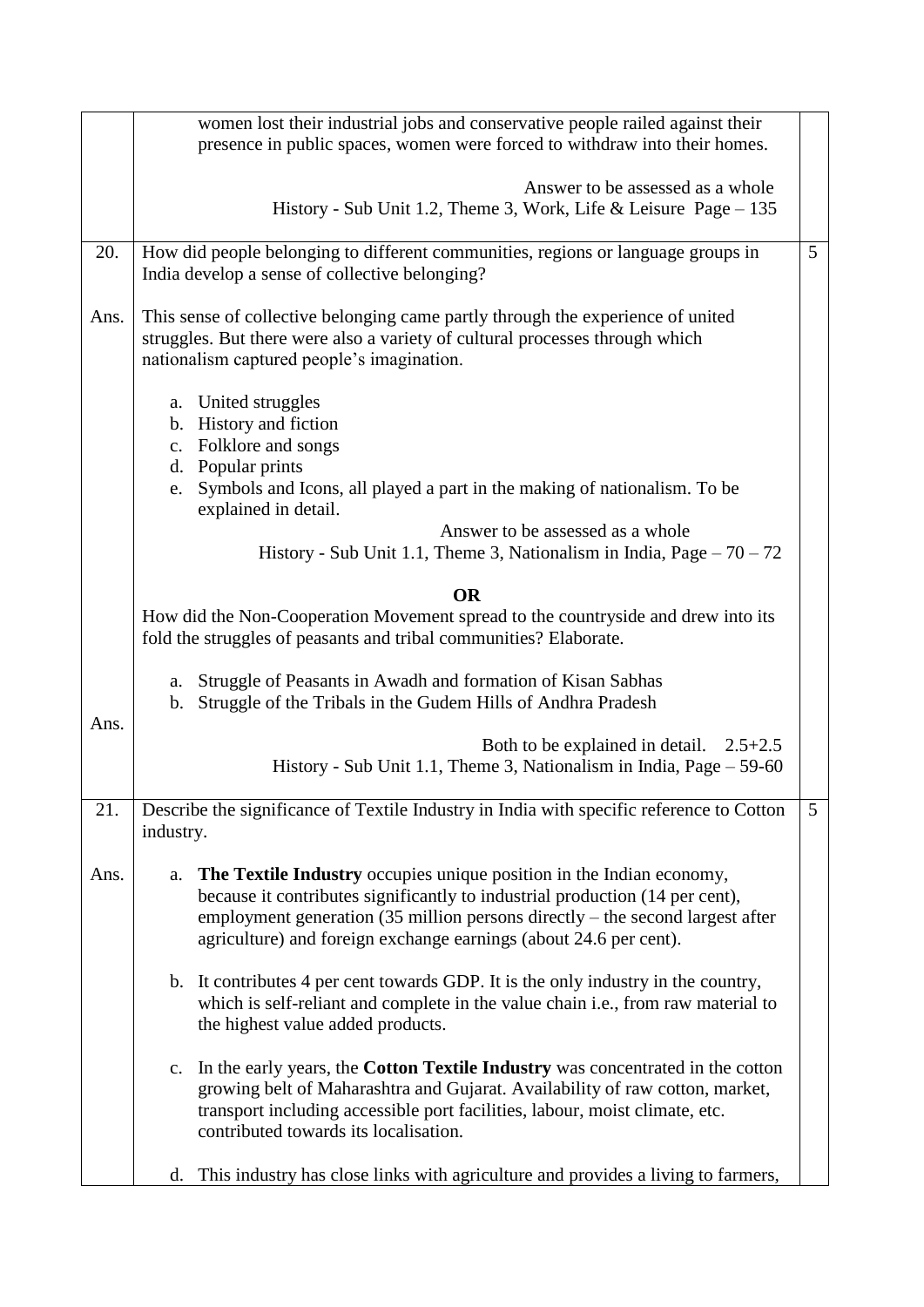|      |          | cotton boll pluckers and workers engaged in ginning, spinning, weaving,<br>dyeing, designing, packaging, tailoring and sewing.                                                                                                                                                                                                                                                                                                                                                                                                                                                                                                                                             |   |
|------|----------|----------------------------------------------------------------------------------------------------------------------------------------------------------------------------------------------------------------------------------------------------------------------------------------------------------------------------------------------------------------------------------------------------------------------------------------------------------------------------------------------------------------------------------------------------------------------------------------------------------------------------------------------------------------------------|---|
|      |          | e. The industry by creating demands supports many other industries, such as,<br>chemicals and dyes, mill stores, packaging materials and engineering works.                                                                                                                                                                                                                                                                                                                                                                                                                                                                                                                |   |
|      |          | $2 + 3$<br>Geography – Theme 6, Manufacturing Industries, Pages – $67 - 68$                                                                                                                                                                                                                                                                                                                                                                                                                                                                                                                                                                                                |   |
| 22.  | Explain. | India has one of the largest road networks in the world, aggregating to about 2.3<br>million km at present. On what basis roadways have taken an edge over railways?                                                                                                                                                                                                                                                                                                                                                                                                                                                                                                       | 5 |
| Ans. | a.       | Construction cost of roads is much lower than that of railway lines                                                                                                                                                                                                                                                                                                                                                                                                                                                                                                                                                                                                        |   |
|      |          | b. Roads can traverse comparatively more dissected and undulating topography,<br>they can negotiate higher gradients of slopes and as such can traverse<br>mountains such as the Himalayas                                                                                                                                                                                                                                                                                                                                                                                                                                                                                 |   |
|      |          | c. Road transport is economical in transportation of few persons and relatively<br>smaller amount of goods over short distances,                                                                                                                                                                                                                                                                                                                                                                                                                                                                                                                                           |   |
|      |          | d. It also provides door-to-door service, thus the cost of loading and unloading is<br>much lower                                                                                                                                                                                                                                                                                                                                                                                                                                                                                                                                                                          |   |
|      |          | e. Road transport is also used as a feeder to other modes of transport such as they<br>provide a link between railway stations, air and sea ports.                                                                                                                                                                                                                                                                                                                                                                                                                                                                                                                         |   |
|      |          | 1X5<br>Geography – Theme 7, Life lines of National Economy, Page $-82$<br><b>OR</b>                                                                                                                                                                                                                                                                                                                                                                                                                                                                                                                                                                                        |   |
| Ans. |          | "The pace of change has been rapid in modern times and has impacted the ways of<br>communication as well." In light of the given statement explain the role of a variety of<br>means of communication that are used in India in the currents times.                                                                                                                                                                                                                                                                                                                                                                                                                        |   |
|      |          | <b>Means of Personal Communication in India -</b>                                                                                                                                                                                                                                                                                                                                                                                                                                                                                                                                                                                                                          |   |
|      |          | 1. The Indian postal network is the largest in the world. It handles parcels as<br>well as personal written communications. Cards and envelopes are considered<br>first-class mail and are airlifted between stations covering both land and air.<br>The second-class mail includes book packets, registered newspapers and<br>periodicals. They are carried by surface mail, covering land and water<br>transport. To facilitate quick delivery of mails in large towns and cities, six<br>mail channels have been introduced recently. They are called Rajdhani<br>Channel, Metro Channel, Green Channel, Business Channel, Bulk Mail<br>Channel and Periodical Channel. |   |
|      |          | 2. India has one of the largest <b>telecom networks</b> in Asia. Excluding urban places<br>more than two-thirds of the villages in India have already been covered with<br>Subscriber Trunk Dialling (STD) telephone facility. In order to strengthen the<br>flow of information from the grass root to the higher level, the government has                                                                                                                                                                                                                                                                                                                               |   |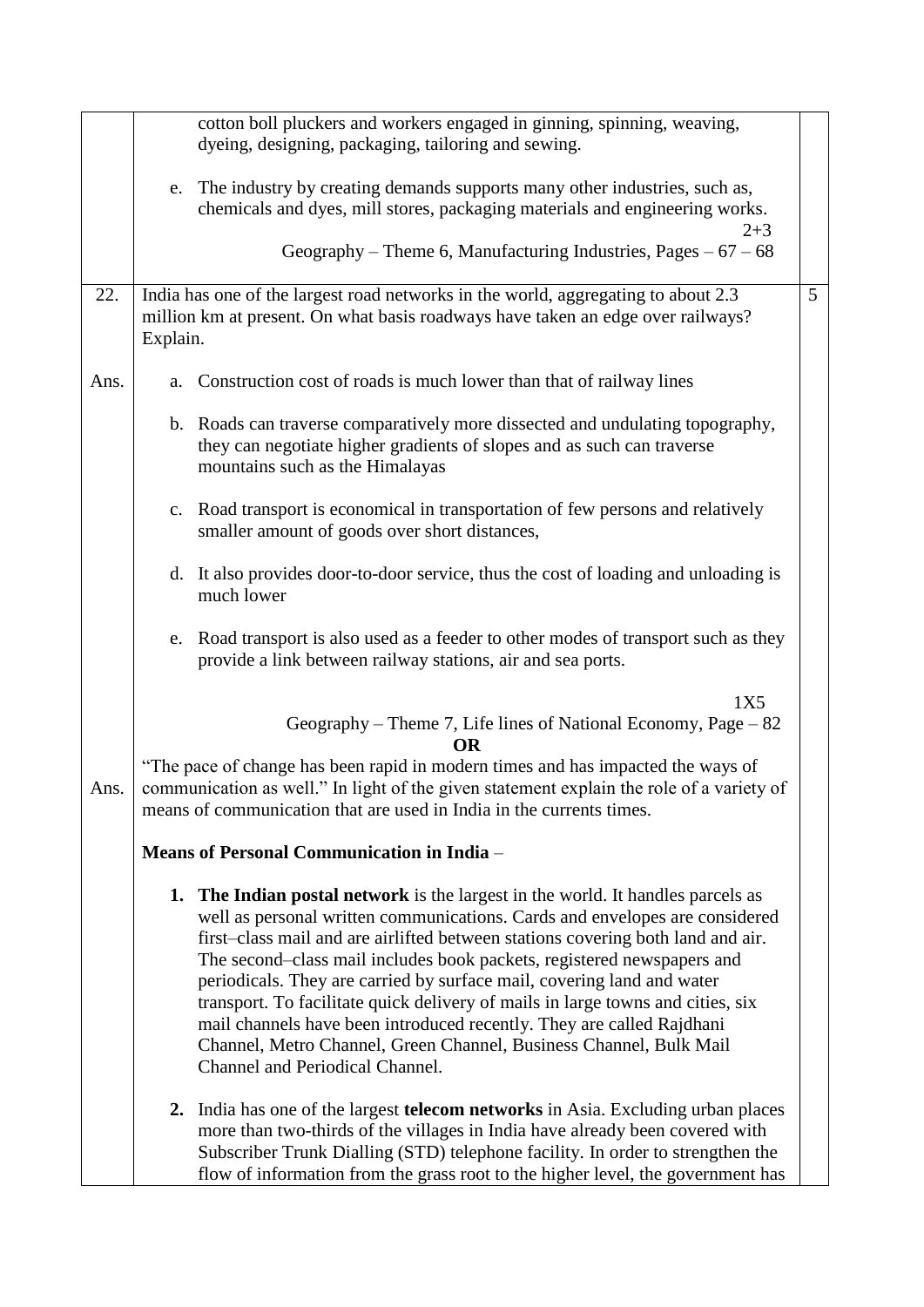|      |    | made special provision to extend twenty-four hours STD facility to every<br>village in the country. There is a uniform rate of STD facilities all over India. It<br>has been made possible by integrating the development in space technology<br>with communication technology.                                                                                                                                                                    |   |
|------|----|----------------------------------------------------------------------------------------------------------------------------------------------------------------------------------------------------------------------------------------------------------------------------------------------------------------------------------------------------------------------------------------------------------------------------------------------------|---|
|      |    | <b>Mass communication in India -</b>                                                                                                                                                                                                                                                                                                                                                                                                               |   |
|      |    | 3. All India Radio (Akashwani) broadcasts a variety of programmes in national,<br>regional and local languages for various categories of people, spread over<br>different parts of the country. Doordarshan, the national television channel of<br>India, is one of the largest terrestrial networks in the world. It broadcasts a<br>variety of programmes from entertainment, educational to sports, etc. for<br>people of different age groups. |   |
|      |    | 4. India publishes a large number of <b>newspapers and periodicals</b> annually. They<br>are of different types depending upon their periodicity. Newspapers are<br>published in about 100 languages and dialects. Largest numbers of newspapers<br>published in the country are in Hindi, followed by English and Urdu.                                                                                                                           |   |
|      |    | 5. India is the largest producer of <b>feature films</b> in the world. It produces short<br>films; video feature films and video short films. The Central Board of Film<br>Certification is the authority to certify both Indian and foreign films.<br>Any other valid points<br>$2 + 3$<br>Geography - Theme 7, Life lines of National Economy, Page - 90                                                                                         |   |
|      |    |                                                                                                                                                                                                                                                                                                                                                                                                                                                    |   |
| 23.  |    | Women face disadvantage, discrimination and oppression in various ways even today.<br>Assess the statement by giving five suitable arguments.                                                                                                                                                                                                                                                                                                      | 5 |
| Ans. |    | a. The literacy rate among women is only 54 per cent compared with 76 percent<br>among men. Similarly, a smaller proportion of girl students go for higher<br>studies. Many of them drop out because parents prefer to spend their resources<br>for their boys' education.                                                                                                                                                                         |   |
|      |    | b. The proportion of women among the highly paid and valued jobs is still very<br>small. On an average an Indian woman works one hour more than an average<br>man every day. Yet much of her work is not paid and therefore often not<br>valued.                                                                                                                                                                                                   |   |
|      |    | c. The Equal Wages Act provides that equal wages should be paid to equal work.<br>However, in almost all areas of work, from sports and cinema, to factories and<br>fields, women are paid less than men, even when both do exactly the same<br>work.                                                                                                                                                                                              |   |
|      |    | d. In many parts of India parents prefer to have sons and find ways to have the<br>girl child aborted before she is born. Such sex-selective abortion led to a<br>decline in child sex ratio.                                                                                                                                                                                                                                                      |   |
|      | e. | They are not safe even within their own home from beating, harassment and<br>other forms of domestic violence.<br>1X5                                                                                                                                                                                                                                                                                                                              |   |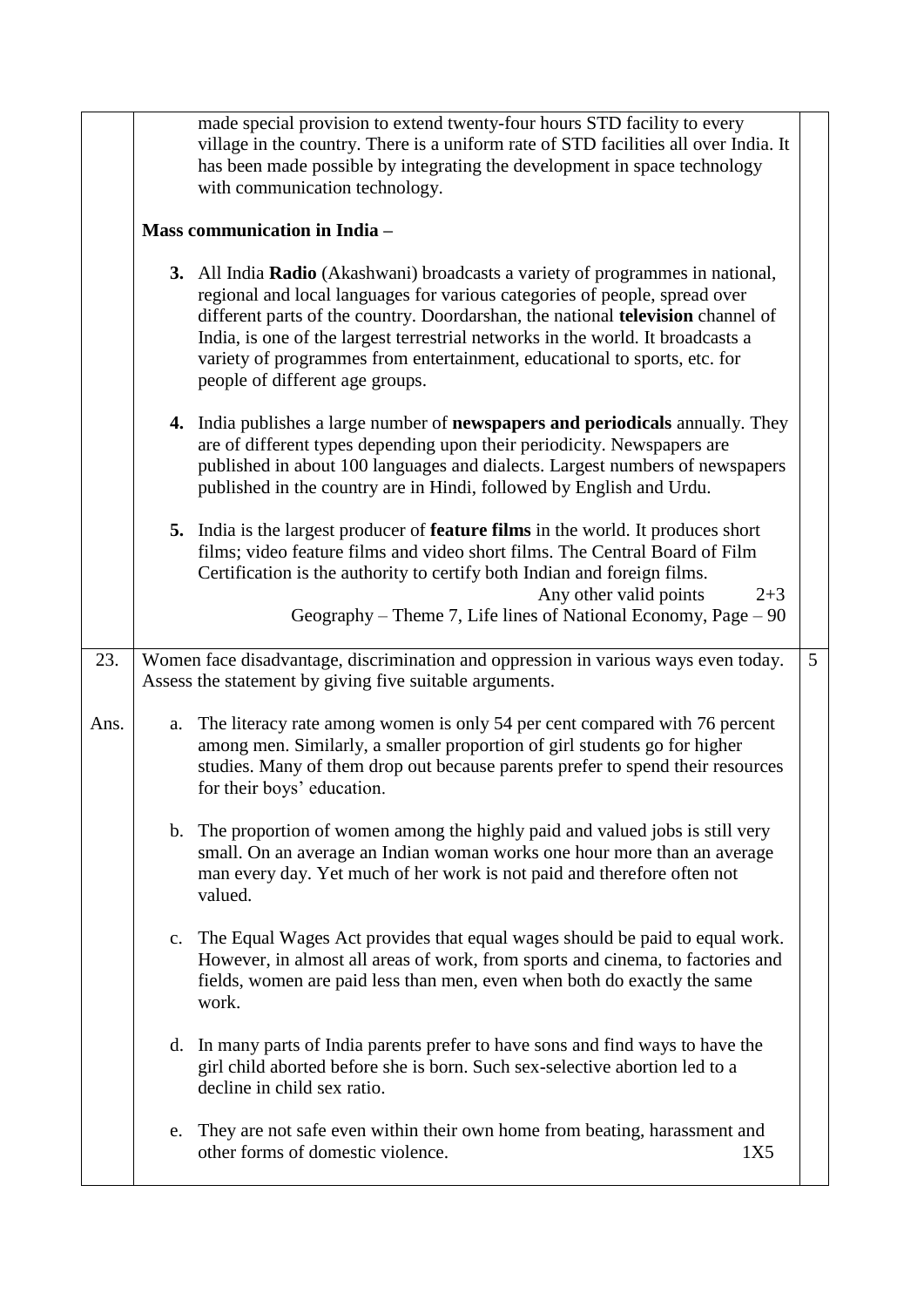|      | Political Science - Chapter 4, Gender, Religion & Caste, Pages - 42 - 43                                                                                                                                                                                                                                                                                                                                                                                                                                                                                                                                                     |   |
|------|------------------------------------------------------------------------------------------------------------------------------------------------------------------------------------------------------------------------------------------------------------------------------------------------------------------------------------------------------------------------------------------------------------------------------------------------------------------------------------------------------------------------------------------------------------------------------------------------------------------------------|---|
|      |                                                                                                                                                                                                                                                                                                                                                                                                                                                                                                                                                                                                                              |   |
| 24.  | Political parties fill political offices and exercise political power. But they do this by<br>performing a series of important functions. Explain any five of them.                                                                                                                                                                                                                                                                                                                                                                                                                                                          | 5 |
| Ans. | a. Parties contest elections.<br>b. Parties put forward different policies and programmes and the voters choose<br>from them.<br>c. Parties play a decisive role in making laws for a country.<br>d. Parties form and run governments.<br>e. Those parties that lose in the elections play the role of opposition to the parties<br>in power, by voicing different views and criticising government for its failures<br>or wrong policies.<br>f. Parties shape public opinion. They raise and highlight issues.<br>Any 5 points with explanation<br>1X5<br>Political Science - Chapter 6, Political Parties, Pages - 73 - 74 |   |
|      | <b>OR</b>                                                                                                                                                                                                                                                                                                                                                                                                                                                                                                                                                                                                                    |   |
| Ans. | Political parties need to face and overcome a number of challenges in order to remain<br>effective instruments of democracy. Write about any two of such challenges while<br>citing appropriate examples.                                                                                                                                                                                                                                                                                                                                                                                                                    |   |
|      | 1. Lack of internal democracy within parties<br>2. Challenge of dynastic succession<br>3. Growing role of money and muscle power in parties<br>4. Parties do not seem to offer a meaningful choice to the voters<br>Any two challenges to be explained with examples.<br>$2.5 + 2.5$<br>Political Science - Chapter 6, Political Parties, Pages - 83-84                                                                                                                                                                                                                                                                      |   |
| 25.  | Rohan works in a bank as a clerk while Sumit works on a construction site as a<br>labourer. Find out the difference in their conditions of work and judge the benefits and<br>drawbacks of working in the respective sectors.                                                                                                                                                                                                                                                                                                                                                                                                | 5 |
| Ans. | Rohan works in an organised sector; he will enjoy security of employment. He will be<br>expected to work only a fixed number of hours. If he works more, he will have to be<br>paid overtime by the employer. He will also get several other benefits from the<br>employers like getting paid leave, payment during holidays, provident fund, gratuity<br>etc. He is supposed to get medical benefits and, under the laws, the bank manager has<br>to ensure facilities like drinking water and a safe working environment. When he will<br>retire, he will get pension as well.                                             |   |
|      | In contrast, Sumit works in the unorganised sector which is characterised by small and<br>scattered units which are largely outside the control of the government. There are rules<br>and regulations but these are not followed.                                                                                                                                                                                                                                                                                                                                                                                            |   |
|      | So, his job will be low-paid and often not regular. There will be no provision for<br>overtime, paid leave, holidays, leave due to sickness etc. Employment is not secure.<br>He can be asked to leave without any reason when there is less work, such                                                                                                                                                                                                                                                                                                                                                                      |   |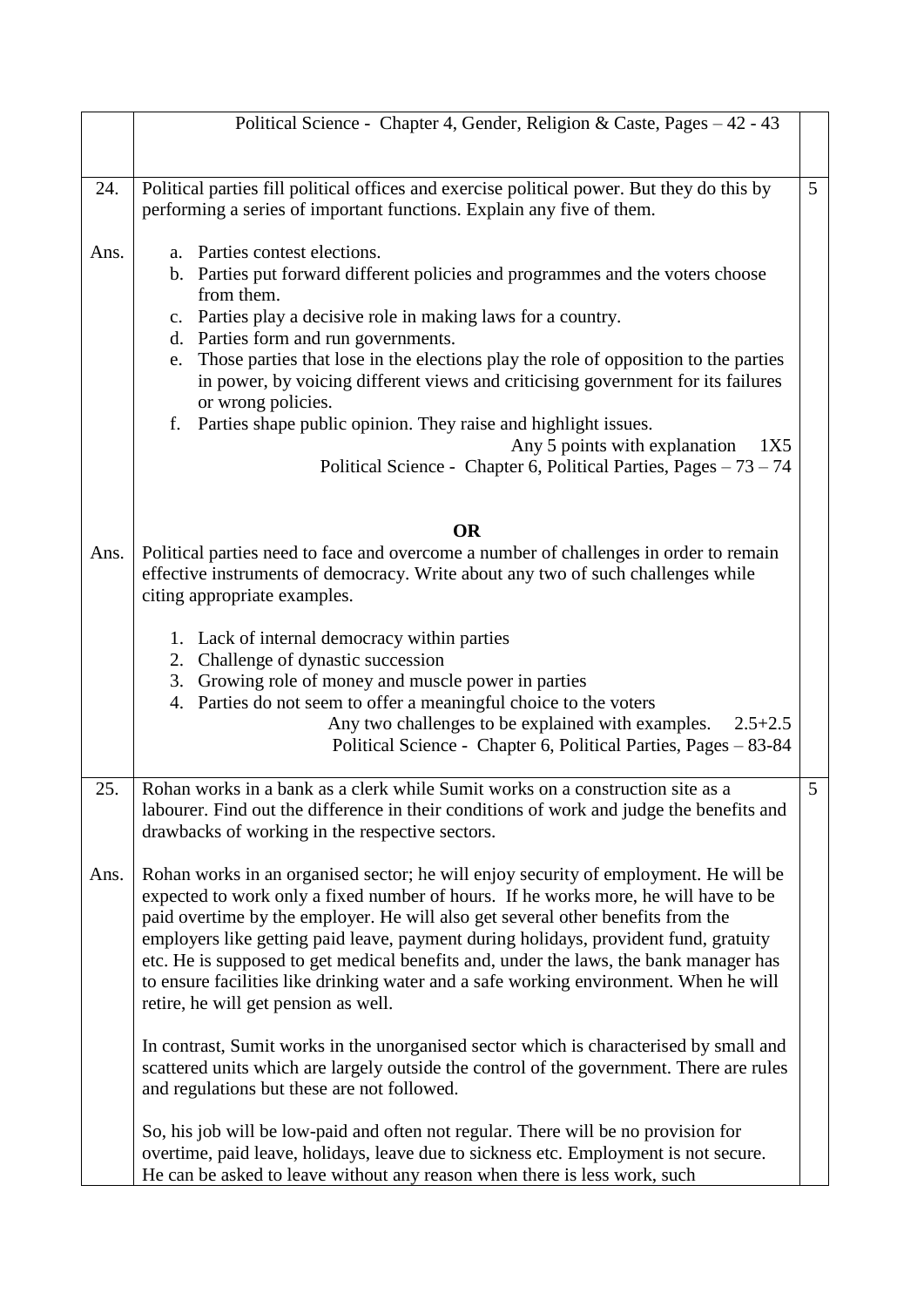|      | as, during some seasons. A lot also depends on the whims of his employer.                                                                                                                                                                                                                                                                                                                                                                                                                                                                                                              |  |
|------|----------------------------------------------------------------------------------------------------------------------------------------------------------------------------------------------------------------------------------------------------------------------------------------------------------------------------------------------------------------------------------------------------------------------------------------------------------------------------------------------------------------------------------------------------------------------------------------|--|
| Ans. | Answer to be assessed as a whole<br>Economics – Chapter 2, Sectors of Indian Economy, Page 31<br>OR<br>Reema works as a Head Technician in Mehta Textiles Private Ltd. whereas Shirin<br>works as a Sales Executive in Kashvi Fashion Showroom. Identify the sectors of<br>economy in which Reema and Shirin are working. Evaluate the role of each of these<br>sectors in the Indian economy.                                                                                                                                                                                         |  |
|      | Reema works in Secondary or Manufacturing Sector where as Shirin works in the<br><b>Tertiary or Service Sector</b>                                                                                                                                                                                                                                                                                                                                                                                                                                                                     |  |
|      | Role of Secondary/Manufacturing Sector -<br>This sector covers activities in which natural products are changed into other forms<br>through ways of manufacturing that we associate with industrial activity, hence it is<br>also called as industrial sector.                                                                                                                                                                                                                                                                                                                         |  |
|      | The product in this sector has to be made and therefore some process of<br>manufacturing is essential, may be in a factory, a workshop or at home. For example,<br>using cotton fibre from the plant, spinning yarn and weaving cloth etc.                                                                                                                                                                                                                                                                                                                                             |  |
|      | This sector provides large scale employment and helps in earning huge revenue. It<br>helps in the development of a nation.                                                                                                                                                                                                                                                                                                                                                                                                                                                             |  |
|      | Role of Tertiary/Service Sector -                                                                                                                                                                                                                                                                                                                                                                                                                                                                                                                                                      |  |
|      | These are activities that help in the development of the primary and secondary sectors.<br>These activities, by themselves, do not produce a good but they are an aid or a support<br>for the production process. For example, goods need to be transported by trucks or<br>trains and then sold in wholesale and retail shops; they have to be stored in godowns.                                                                                                                                                                                                                     |  |
|      | So, transport, storage, communication, banking, trade are some examples of tertiary<br>activities. Since these activities generate services, the tertiary sector is also called the<br>service sector. It also includes services of teachers, doctors, and those who provide<br>personal services such as washer men, barbers, cobblers, lawyers, and people to do<br>administrative and accounting works. In recent times, certain new services based on<br>information technology such as internet cafe, ATM booths, call centres, software<br>companies etc. have become important. |  |
|      | Service sector contributes the most to the national economy these days and is further<br>growing.<br>$1+2+2$                                                                                                                                                                                                                                                                                                                                                                                                                                                                           |  |
|      | Economics – Chapter 2, Sectors of Indian Economy, Page 20                                                                                                                                                                                                                                                                                                                                                                                                                                                                                                                              |  |
|      | <b>ANSWERS OF MAP BASED QUESTIONS</b>                                                                                                                                                                                                                                                                                                                                                                                                                                                                                                                                                  |  |